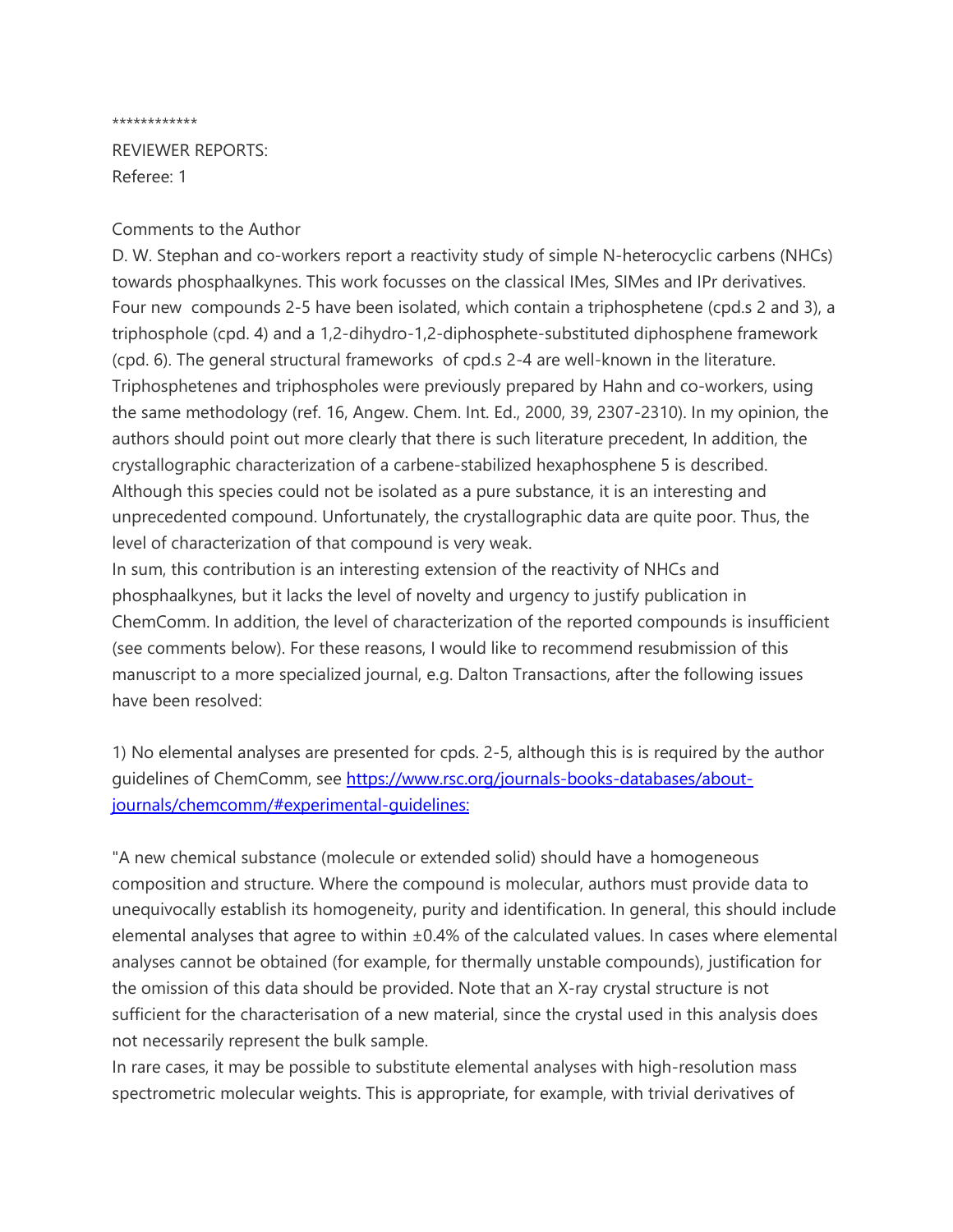thoroughly characterised substances or routine synthetic intermediates. In all cases, relevant spectroscopic data (NMR, IR, UV-vis, etc) should be provided in tabulated form or as reproduced spectra. These may be relegated to the electronic supplementary information (ESI) to conserve journal space. However, it should be noted that, in general, mass spectrometric and spectroscopic data do not constitute proof of purity, and, in the absence of elemental analyses, additional evidence of purity should be provided (melting points, PXRD data, etc)."

2) The X-Ray data set for compound 5 is insufficient for publication with Rint >12%, GOOF >1,3 and R1>10%... In my opinion, this is particularly unfortunate considering that the compound was not characterized by other techniques. A better data set needs to be obtained.

3) The discussion of the 31P NMR parameters of cpd.s 2 and 3 is quite superfical and the assignment reported in the ESI seem to be erroneous. Chemical shifts and coupling constants should be discussed in more detail.

For 2, that the signals at 264.7, 18.7 and 2.2 ppm are given the same 1J(P-P) coupling of 302 Hz? In addition, the authors report  $1J(P-P) = 185$  Hz for the signal at 18.7 ppm, while  $2J(P-P) = 185$ Hz for the signal at 2.2 ppm? Something seems to wrong here.

For 3, a different assignment is reported: δ (ppm) 252.5 (dd, 1JP-P = 323 Hz, 2JP-P = 102 Hz, C=P), 36.6 (dd, 1JP-P = 215 Hz, 2JP-P = 102 Hz, PC=P), 23.3 (dd, 1JP-P = 323 Hz, 1JP-P = 215 Hz,  $C=PP$ ).

4) It should be noted that the term "phosphaalkyne oligomer" is used in a slightly inappropriate way here. Compound 5 is not a "newly discovered phosphaalkyne hexamer" (as stated in the abstract), but a carbene-stabilized hexamer. Moreover, contrary to a statement in the introduction, there is no free, non-coordinated phosphaalkyne dimer up to now, but numerous examples of dimers coordinated to metals.

5) References 13 and 15 are cited in the discussion of Figure 1b. However, the cited publications do not cover PCR oligomers, but some other PCR reactivity with Sn compounds to phosphadistannacyclobutene and side-on coordinated PCR complexes with silver. Instead, the seminal work of Regitz, Binger, Nixon and von Schleyer on the free oligomers should be cited in this paragraph.

6) In the discussion, a more detailed comparison of compounds 2 and 3 with the analogous compounds reported by Hahn is desirable.

7) Citation of the German and international editiosn of Angewandte Chemie is inconsistent.